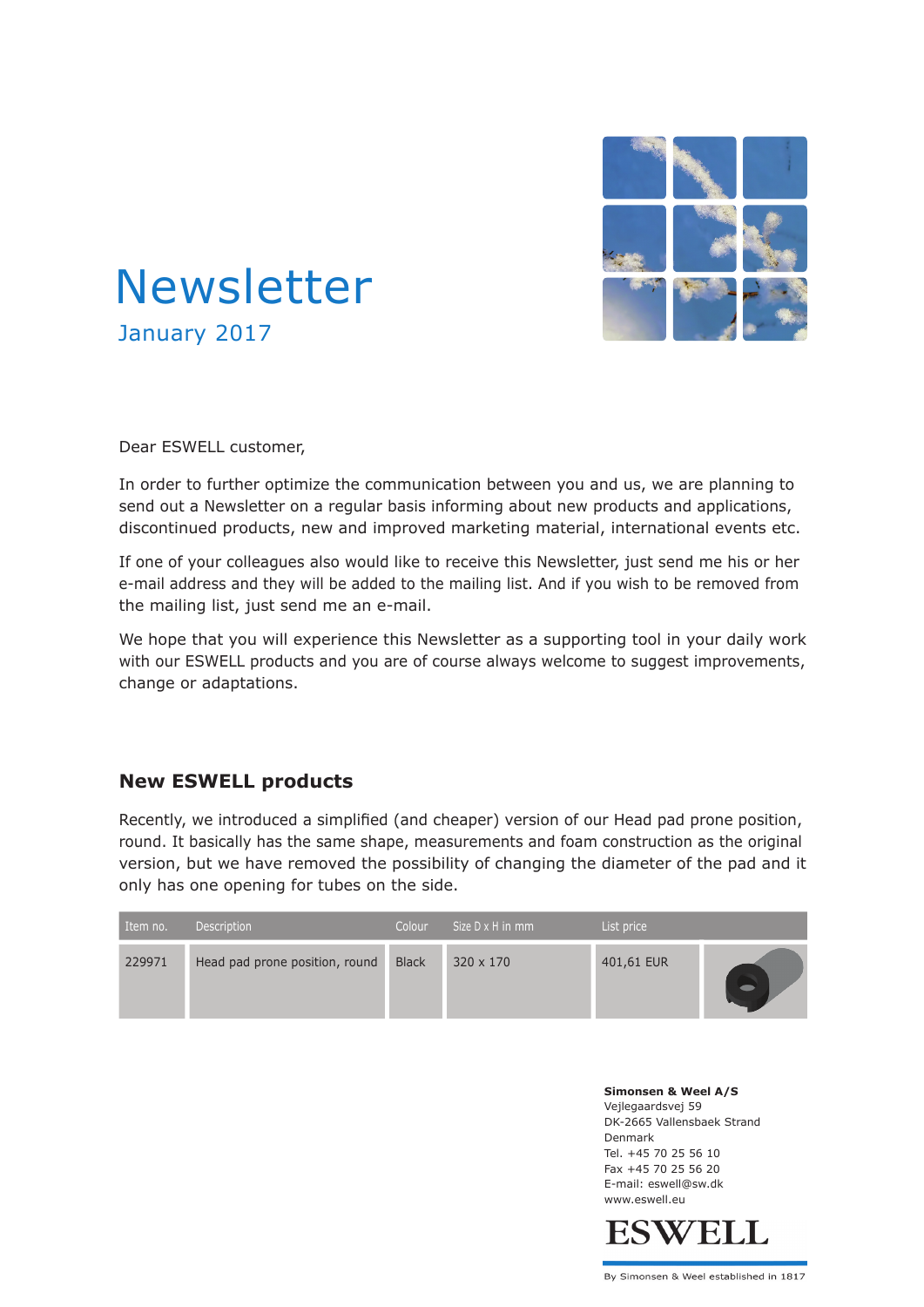Due to demand from especially Norway, we recently introduced a 2-part version of our very popular Leg positioning pad. It has the exact same shape, measurements and foam construction as the original; it is simply just divided into two parts, so that it can also work well on operating tables with 2-part leg plates.

| Item no. | <b>Description</b>          | Colour | Size $L \times W \times H$ in mm | List price |  |
|----------|-----------------------------|--------|----------------------------------|------------|--|
| 229903   | Leg positioning pad, 2-part | Green  | 650 x 250 x 140/109              | 562,25 EUR |  |

In order to increase our offerings of pads for lateral position, we just recently introduced a new pad that can be used with all types and manufacturers of operating tables. It has a little different shape and measurements as our original version, but the function is the exact same.

| Item no. | Description                      | Colour      | $Size L \times W \times H$ in mm | List price |  |
|----------|----------------------------------|-------------|----------------------------------|------------|--|
| 229739   | Pad lateral position (universal) | <b>Blue</b> | $600 \times 500 \times 150$      | 742,97 EUR |  |

From several countries we got the demand to develop a pad that can be used with nylon legstraps in order to protect the body of the patient against the sharp edges of the nylon. This pad is now ready and can be used with all kinds of nylon straps with a width of 100 mm.

| Item no. | Description      | Colour       | Size L x W x H in mm | List price |               |
|----------|------------------|--------------|----------------------|------------|---------------|
| 299771   | Pad for legstrap | <b>Black</b> | 700 x 120 x 30       | 200,80 EUR | 3d-view later |

**Simonsen & Weel A/S** Vejlegaardsvej 59 DK-2665 Vallensbaek Strand Denmark Tel. +45 70 25 56 10 Fax +45 70 25 56 20 E-mail: eswell@sw.dk www.eswell.eu



By Simonsen & Weel established in 1817